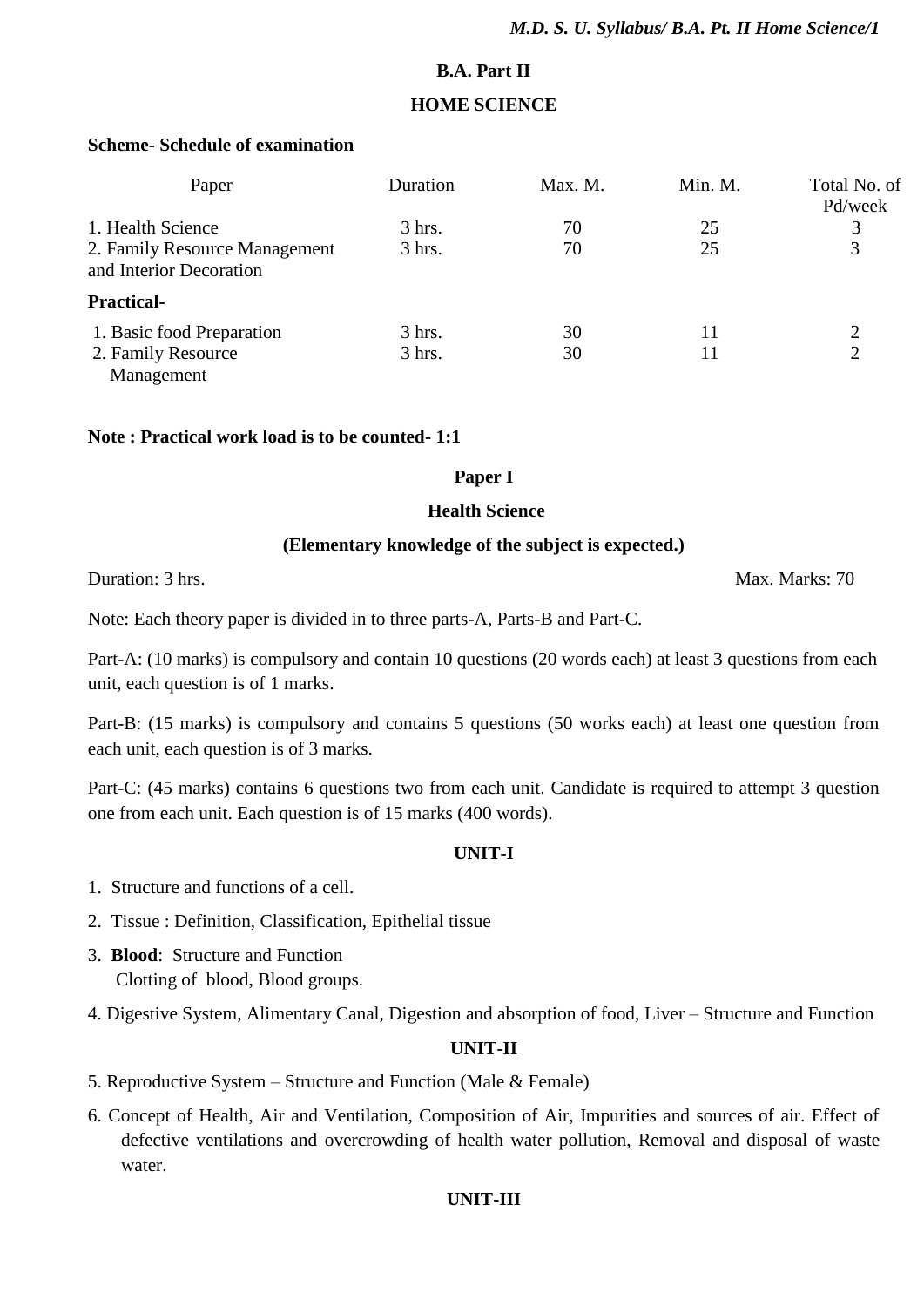7. Collection, Removal and Disposal of Refuse, Sulabh Souchalaya, Sound Pollution, Soil Pollution.

8. Infection, Sources of diseases, Pathogens, causes, Incubation period and symptoms of diseases Tetanus, , T.B., Diphtheria , Whooping cough, Polio, Malaria, Dengue, Swine Flu, Rabies

#### **References:**

1. Chatterjee , C.C. : Human Physiology, Vol I & II

2. Pearce, E.C. : Anatomy and Physiology for Nurses

3. Bedi, Yashpal : Preventive and Social Medicine

4. Gosh : Public Health and Hygiene.

#### $\Box$  $\Box$

#### **Paper II**

#### **Family Resource Management and Interior Decoration**

Duration: 3 hrs. Max. Marks: 70

Note: Each theory paper is divided in to three parts-A, Parts-B and Part-C.

Part-A: (10 marks) is compulsory and contain 10 questions (20 words each) at least 3 questions from each unit, each question is of 1 marks.

Part-B: (15 marks) is compulsory and contains 5 questions (50 works each) at least one question from each unit, each question is of 3 marks.

Part-C: (45 marks) contains 6 questions two from each unit. Candidate is required to attempt 3 question one from each unit. Each question is of 15 marks (400 words).

#### **UNIT-I**

1. Household Economics

(i) Wants- Definition, classification, characteristics and factors influencing wants.

(ii) Family income (a) Types of income (b) Budget: Meaning and steps in making a family budget.

(iii) Saving and investment: Importance, Factors determining savings, Characteristics of investments and various saving and investment schemes.

2. Markets : Definition, types and advantages of markets, super markets, departmental stores, retail units, consumer co-operative stores, online marketing.

3. Consumer problems and various programme for their protection.

## **UNIT-II**

4. Home Management

(a) Meaning and definition of Home Management.

(b) Factors Motivating Management: Values, Goals and Standards (Definition, Meaning, Types, Characteristics and interrelationship).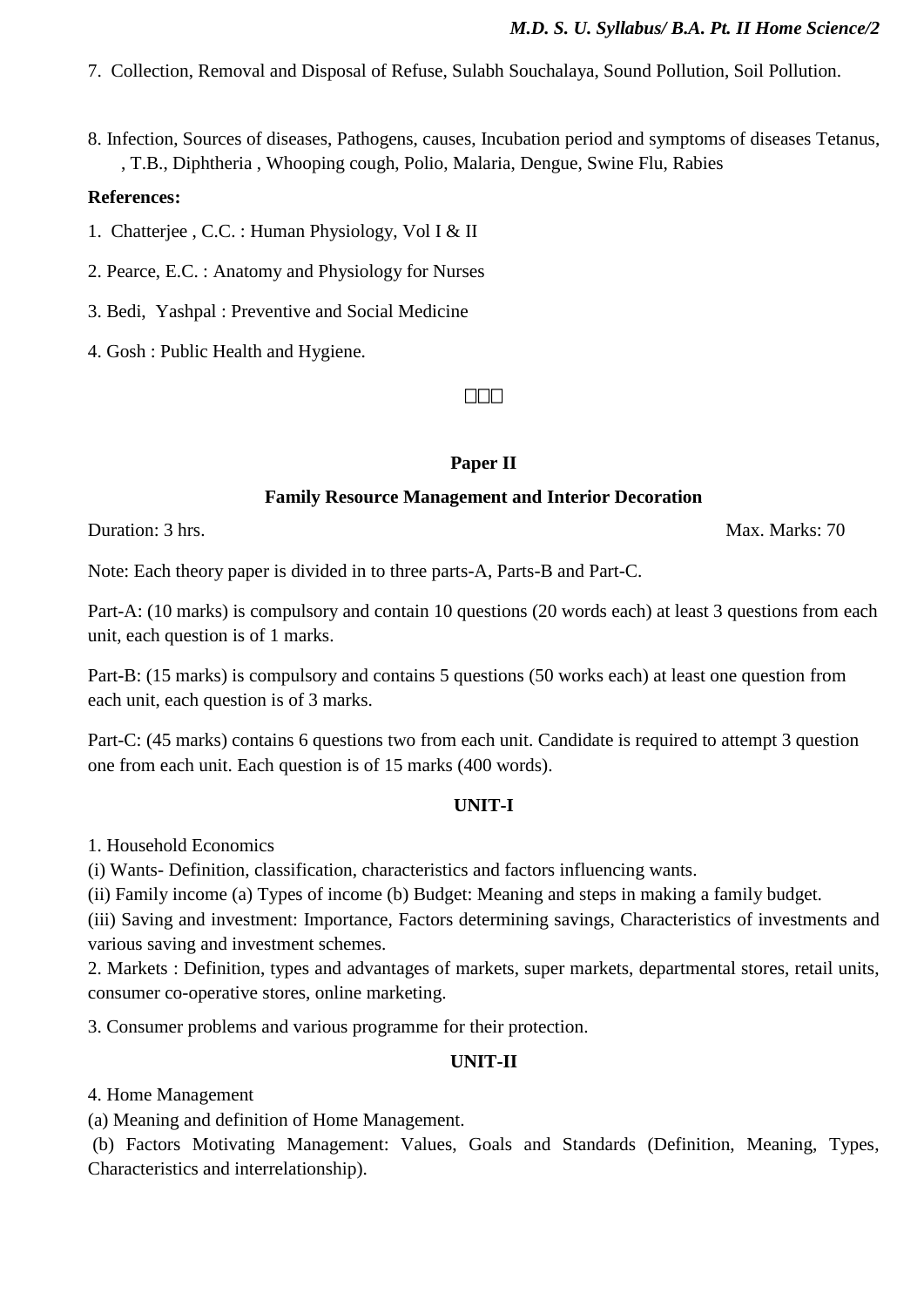5. Management Process: Meaning, Definitions, Advantages and limitations, steps of management process (planning, organizing, controlling and evaluation).

6. Decision making: Importance and steps involved in decision making process.

7. Resources: Types, characteristics, classification and factors affecting resources.

(i) Work simplification

(ii) Fatigue- Types and ways to overcome fatigue.

8. Functional designing of kitchen- Types, work places and storage principles.

### **UNIT-III**

9. House Decoration

(a) The modern family and its housing needs.

(b) Effects of housing on family life and activities.

(c) Factors governing the house plans: Selection of site, orientation, income, socio-economic, status, occupation, activities of the family members, room orientation, grouping of rooms, functionalism.

10. Interior Decoration

(i) Design: Meaning and types

(ii) Objectives of interior decoration.

(iii) Principles of designs, their application in interior decoration: Balance, proportion, harmony, rhythm, emphasis.

(iv) Elements of arts and their application in interior decoration; lines, texture, form, pattern and colour.

#### **References:**

1. Dewet, K.K. & Verma: Elementary Economic Theory, s. Chand & Co. Delhi.

2. Ahuja, H.L.: Principles of Micro-economics, S. Chand & Co. Delhi.

3. Agarwal A.N.: elementary Economics.

4. Groos, Irma H.: Management for Modern Families Sterling & Cradall E.M. Publishers (P) Ltd. Delhi.

5. Nickel, Paulen & Dorsey M.: Management in Family Living Johan Willey & Sons, New York.

6. Rutt. Anna Hong: Home furnishing- willey Eastorn P. Ltd N. Delhi.

7. Poet Losies, J. and Packett Marys Household Equipments John willey & sons and packet Mary S.

- 8. Agan, Tessie: The house- Its Plans and Use-Oxford & IBH Publishing Co. New Delhi.
- 9. Deshpande R.S.: Modern Ideal Homes for India United Book Corpn. Poona.
- 10. Sleidal R.E. & Bratton E.C. works in Home.

#### $\Box\Box\Box$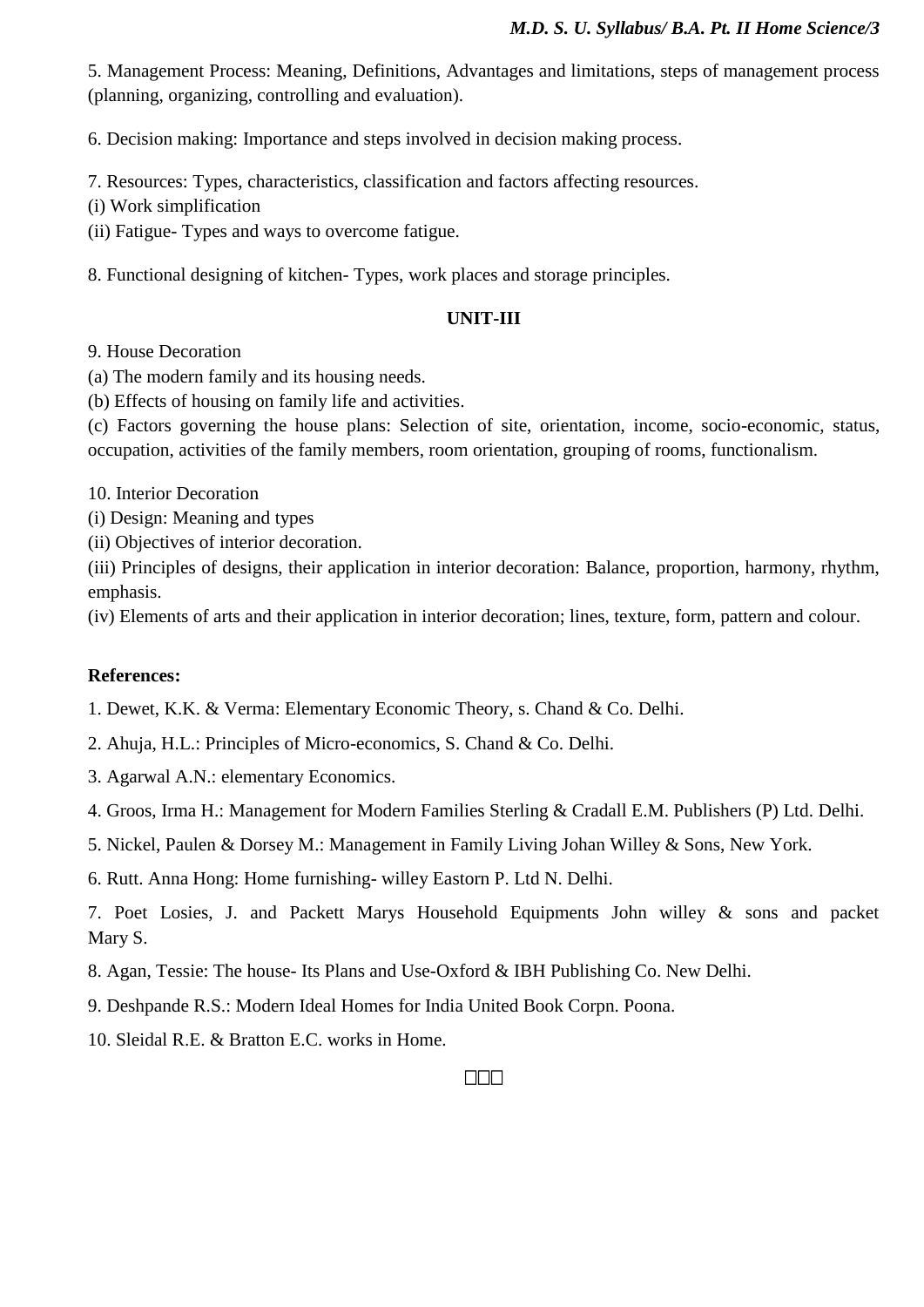#### **Practical I**

#### **Basic food preparation**

## **Time: 3** hrs. Max. Max. Marks-30 Min. Marks-11

1. Introduction- Food lab, Basic cooking terms, weight and measures equipments, rules and regulation of lab working.

- 2. Soup- Stimulating and nourishing.
- 3. Snacks- Sweets and Savories (5 each)
- 4. Salads-Decorative and nutritious.
- 5. Bakery item- Cake and Biscuits
- 6. Basic preparation from cereals, pulses and vegetables (3 each)

Note- Stress to be laid an decoration and serving of dishes time plan, cost, numbers and size of serving.

## **Distribution of marks**

| Time: 3 hrs.                   | Max. Marks-30 | Min. Marks-11 |
|--------------------------------|---------------|---------------|
| 1. Sessional and File          | 08            |               |
| 2. Preparation of Two dishes   | 10            |               |
| 3. Table, serving $&$ Cleaning | 08            |               |
| 4. Viva                        | 04            |               |

#### $\Box$  $\Box$

#### **Practical II**

#### **Family Resource Management**

| <b>Duration 3 Hours</b> | <b>Max M. 30</b> | <b>Min. M. 11</b> |
|-------------------------|------------------|-------------------|
|                         |                  |                   |

- 1. Table Setting formal and informal, traditional style.
- 2. Arrangements for various occasion- Diwali, Birthday, New Year and other.
- 3. Metal Cleaning : brass, copper, iron, plastic and aluminum
- 4. Floor decoration- Rangoli, Alpana.
- 5. Flower arrangement.

| <b>Distribution of marks</b>         |                  |                   |  |
|--------------------------------------|------------------|-------------------|--|
| <b>Duration 3 Hours</b>              | <b>Max M. 30</b> | <b>Min. M. 11</b> |  |
| 1. Sessional work and file           | : 05             |                   |  |
| 2. Arrangements for various occasion | :10              |                   |  |
| 3. Activity from 1,3 and 5           | : 09             |                   |  |
| 4. Floor Decoration                  | :06              |                   |  |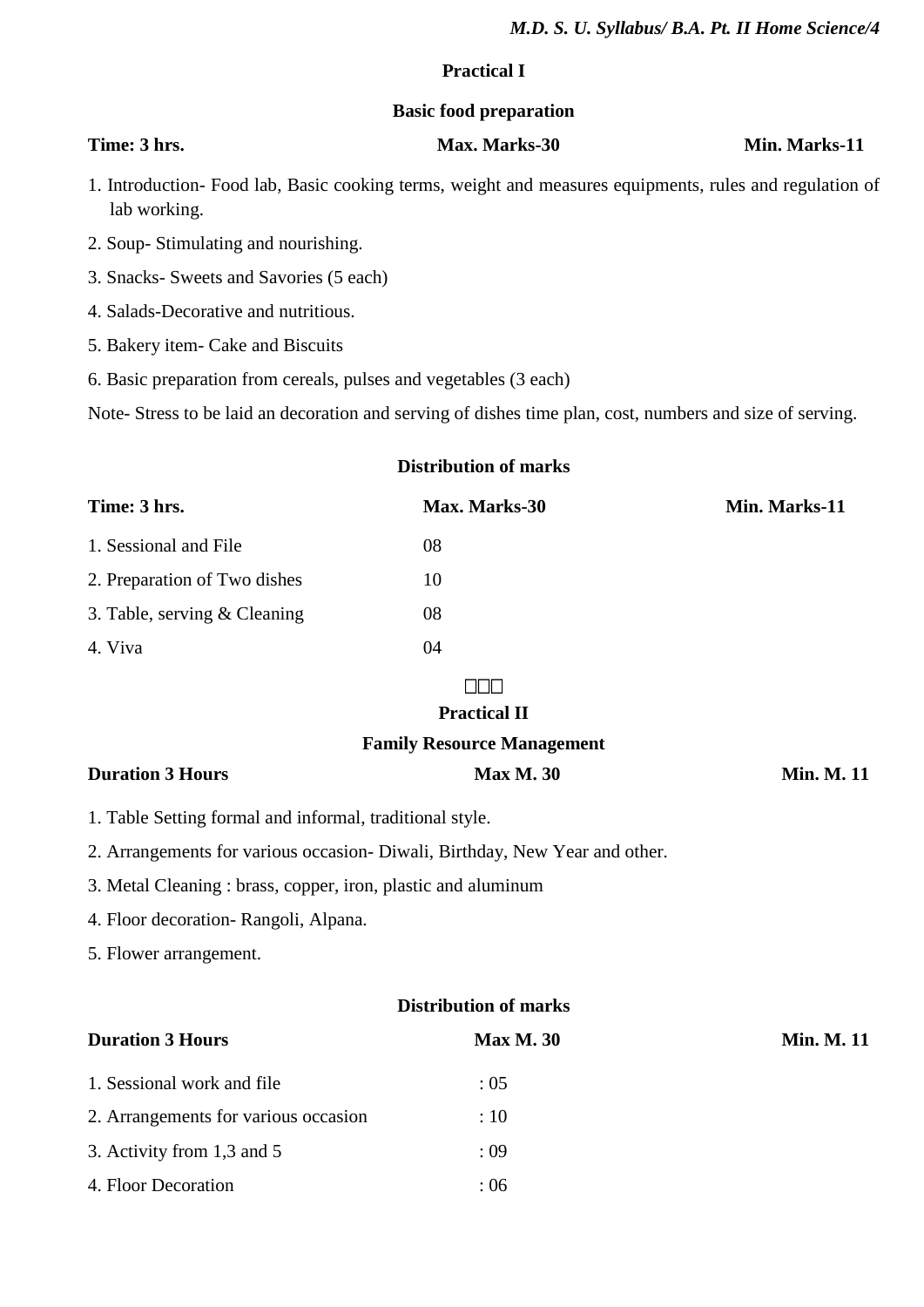#### प्रथम प्रश्न पत्र

#### स्वास्थ्य विज्ञान

समय 3 घण्टे

उत्तीर्णांक–30

पर्णांक 70

नोटः प्रत्येक प्रश्न पत्र तीन भागों में विभाजित किया गया है पार्ट–अ, पार्ट–ब और पार्ट–स

पार्ट-अः- (अंक-10) सभी दस प्रश्न करना अनिवार्य है। प्रश्नों का उत्तर 20 शब्दों से अधिक न हो। प्रत्येक इकाई से कम से कम 3 प्रश्न होंगे प्रत्येक प्रश्न 1 अंक का होगा।

पार्ट–बः – (अंक–15) प्रत्येक सभी पांच प्रश्न करना अनिवार्य है। प्रश्नों का उत्तर 50 शब्दों से अधिक न हो। प्रत्येक इकाई से कम से कम एक प्रश्न होगा। प्रत्येक प्रश्न 3 अंक का होगा।

पार्ट–सः– (अंक–45) छः प्रश्न होंगे। प्रत्येक इकाई से दो प्रश्न होंगे। छात्रों को प्रत्येक इकाई से एक प्रश्न चुनते हुए 3 प्रश्नों का उत्तर देना होगा। प्रत्येक प्रश्न 15 अंक का होगा। उत्तर 400 शब्दों से अधिक न हो।

## ईकाई–1

1. कोशिका – संरचना, कार्य

- 2. उत्तक, परिभाषा, वर्गीकरण, अच्छादक उत्तक
- 3. रक्त संरचना एवं कार्य, रक्त समुह, रक्त का थक्का जमना
- 4. पाचन तंत्र पाचन नली, भोजन का पाचन एवं अवशोषण, यकृत संरचना एवं कार्य

ईकाई $-2$ 

5. प्रजनन तंत्र - संरचना तथा कार्य (स्त्री एवं पुरुष)

6. स्वास्थ्य की अवधारणा, वायु एवं संवातम् वायु का संगठन, वायु मे अशुद्धियां तथा स्त्रोत। स्वास्थ्य पर दोषपूर्ण संवातन एवं भीड़भाड़ का प्रभाव। जल का संगठन एवं स्त्रोत । जल प्रदूषण – गंदे पानी का निकास तथा निस्तारण

 $\frac{1}{5}$ काई $-3$ 

7. कूडा संग्रहण, निकास तथा निस्तारण, सुलभ शौचालय, ध्वनि प्रदुषण, मृदा प्रदुषण "

8. संकमण, रोगो के स्त्रोत, रोग उत्पन्न करने वाले जीवाणु, रोग उत्पन्न होने के कारण, उद्भवन काल, रोग के लक्षण – टिटनस, क्षय रोग, डिफ्थीरिया, काली खांसी, पोलियो मलेरिया, डेंगू, स्वाइन फ्लू, रैबीज संन्दर्भ –

- 1. सत्संगी, जी.डी. स्वास्थ विज्ञान तथा जनस्वास्थ्य, विनोद पुस्तक मन्दिर, आगरा
- 2. आर्य, डॉ. सत्यदेव, स्वास्थ्य विज्ञान
- 3. प्रियर्स : शरीर किया विज्ञान
- 4. रिपुदमनसिंह : शारीरिक विज्ञान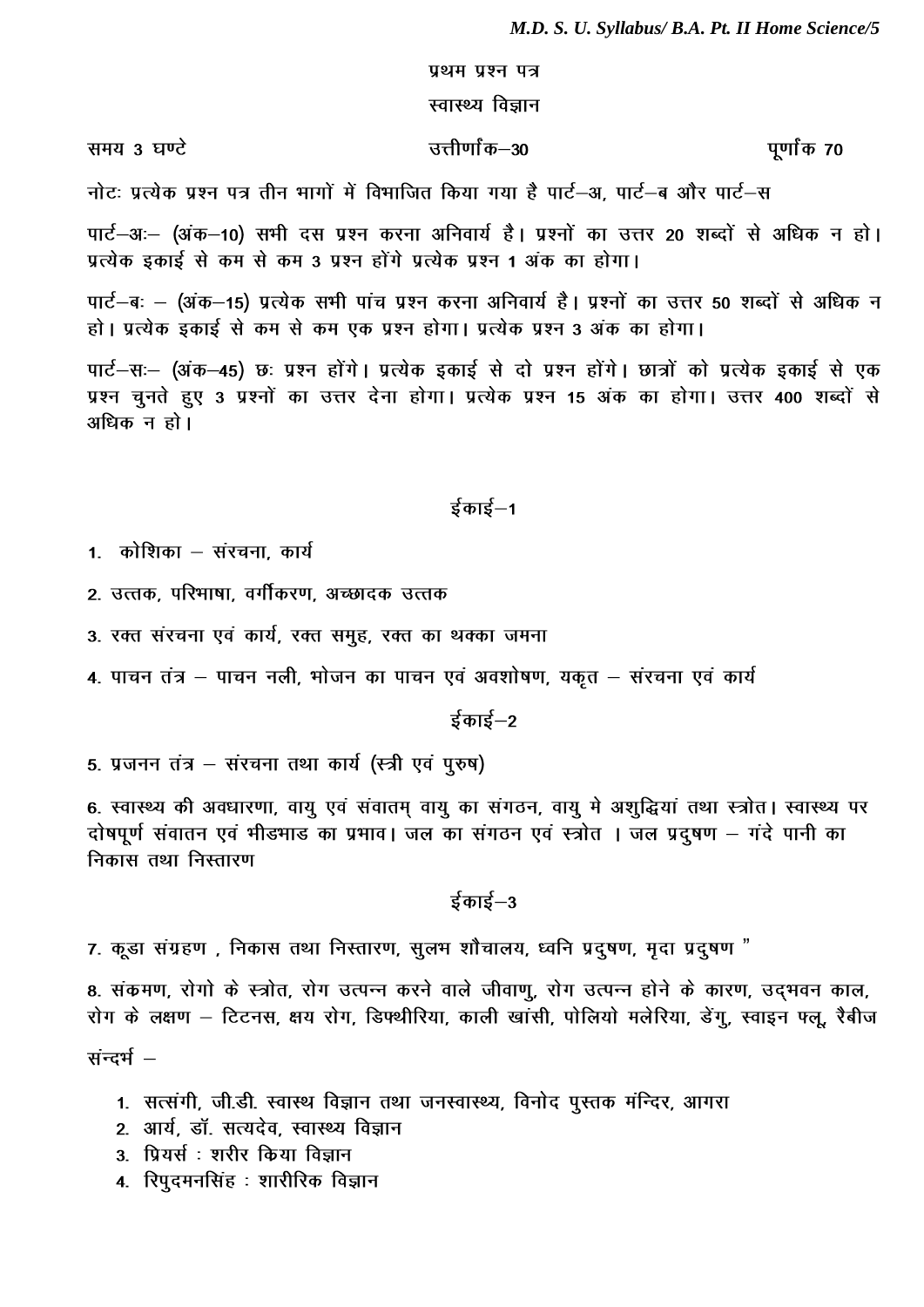#### $\Box$  $\Box$

## द्वितीय प्रश्न पत्र

#### पारिवारिक साधन व्यवस्था और आन्तरिक सज्जा

समय 3 घंटे

पूर्णांक 70

नोटः प्रत्येक प्रश्न पत्र तीन भागों में विभाजित किया गया है पार्ट–अ. पार्ट–ब और पार्ट–स

पार्ट-अः- (अंक-10) सभी दस प्रश्न करना अनिवार्य है। प्रश्नों का उत्तर 20 शब्दों से अधिक न हो। प्रत्येक इकाई से कम से कम 3 प्रश्न होंगे प्रत्येक प्रश्न 1 अंक का होगा।

पार्ट–बः – (अंक–15) प्रत्येक सभी पांच प्रश्न करना अनिवार्य है। प्रश्नों का उत्तर 50 शब्दों से अधिक न हो। प्रत्येक इकाई से कम से कम एक प्रश्न होगा। प्रत्येक प्रश्न 3 अंक का होगा।

पार्ट-सः- (अंक-45) छः प्रश्न होंगे। प्रत्येक इकाई से दो प्रश्न होंगे। छात्रों को प्रत्येक इकाई से एक प्रश्न चुनते हुए 3 प्रश्नों का उत्तर देना होगा। प्रत्येक प्रश्न 15 अंक का होगा। उत्तर 400 शब्दों से अधिक न हो।

## इकाई 1

1. घरेलू अर्थशास्त्रः

(प) आवश्यकताएंः परिभाषा, वर्गीकरण, विशेषताएं एवं प्रभावित करने वाले कारक

(पप) पारिवारिक आयः आय के प्रकार, बजटः पारिवारिक बजट का अर्थ तथा पारिवारिक बजट निर्माण के चरण

(पपप) बचत एवं विनियोजनरू महत्व, बचत कों प्रभावित करने वाले कारक, विनियोजन की विशेषताएं एवं निवेश की योजनाएं।

2. बाजारः परिभाषा, प्रकार एवं उनके लाभ, सूपर बाजार, विभागीय भण्डार, फूटकर बाजार, सहकारी उपभोक्ता भण्डार. ऑनलाईन बाजार।

3. उपभोक्ता की समस्याएं एवं उनके संरक्षण हेतु विभिन्न कार्यक्रम।

इकाई 2

4. गृह प्रबन्ध

(प) गृह प्रबन्ध- अर्थ तथा परिभाषा

(पप) प्रबन्ध को प्रेरणा देने वाले कारक-मूल्य, लक्ष्य एवं स्तर (अर्थ, परिभाषा, प्रकार, विशेषताएँ तथा उनका अन्तर सम्बन्ध ।)

5. प्रबन्ध प्रक्रियाः अर्थ, परिभाषा, लाभ तथा सीमाएँ। प्रबन्ध प्रक्रिया के विभिन्न चरण (नियोजन, संगठन, नियंत्रण तथा मुल्यांकन)

6. निर्णय लेने की प्रक्रियाः महत्व एवं निर्णय लेने की प्रक्रिया के चरण।

7. साधन– प्रकार, विशेषताएं, वर्गीकरण तथा प्रभावित करने वाले कारक

(प) कार्य सरलीकरण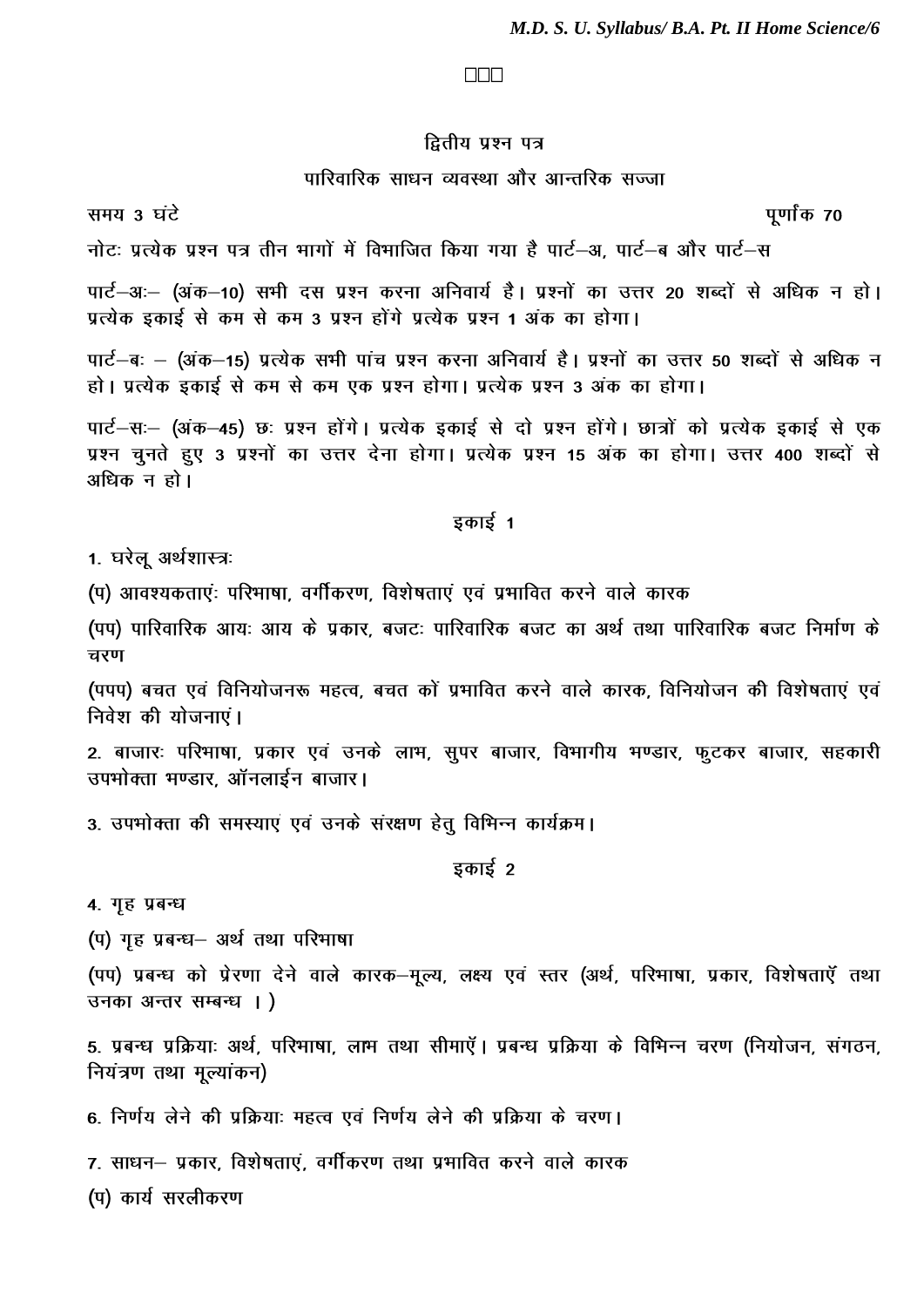M.D. S. U. Syllabus/ B.A. Pt. II Home Science/7

(पप) थकान– प्रकार तथा थकान दूर करने के उपाय

8. रसोई घर- प्रकार, कार्य क्षेत्र, संग्रह विद्धान्त

इकाई 3

9. गृह सज्जा

,प) आधुनिक परिवार एवं उनके घर की आवश्यकता

(पप) पारिवारिक जीवन चक्र और गतिविधियों पर घर का प्रभाव

(पपप) गृह योजना कों प्रभावित करने वाले कारकः जगह का चुनाव, अभिमुखिकरण, आय, सामाजिक-आर्थिक स्तर, व्यवसाय, परिवार के सदस्यों की गतिविधियॉ, कमरों की स्थिति निर्धारण, कमरों का समूह, कियात्मक।

10. आन्तरिक सज्जाः

(प) डिजाईन– अर्थ एवं प्रकार

(पप) आन्तरिक सज्जा के उददेश्य

(पपप) कला के सिद्धान्त एवं आन्तरिक सज्जा में उनकी उपयोगिता, सन्तूलन, अनुपात, अनुरूपता, लय , बल / दवाब।

कला के तत्व एवं आन्तरिक सज्जा में उनकी उपयोगिता, रेखा, बनावट, आकार, नमूना, रंग। सन्दर्भ–

1. वर्मा सरस्वती एवं देशपाण्डे आशा-पारिवारिक व्रत मध्यप्रदेश ग्रंथ अकादमी, भोपाल।

- 2. पाटनी मंजू- गृह प्रबन्ध, स्टार पब्लिकेशन आगरा।
- 3. डॉ. पांडेय कांति- गृह प्रबंध, बिहार ग्रंथ अकादमी, पटना।
- 4. डॉ. शर्मा ललिता-आवास एवं गृह सज्जा, स्टार पब्लिकेशन, आगरा।

#### $\Box \Box \Box$

प्रायोगिक पथम प्रायोगिकः बुनयादी खाद्य तैयारी

समय 3 घंटे

पूर्णांक 30

न्यूनतम

अंक 11

- 1. परिचय खाद्य प्रयोगशाला, भोजन तथा पकाने सम्बन्धी शब्द संग्रह, नाप–तौल उपकरण व प्रयोगशाला में कार्य करने के नियम एवं विनिमय।
- 2. सूप– उत्तेजना व पौष्टिकता प्रदान करने वाले
- 3. स्नैक मीठे एवं नमकीन (प्रत्येक 5)

4. सलाद–सजावटी व पौष्टिक

5. बेकिंग – केक एवं बिस्किट